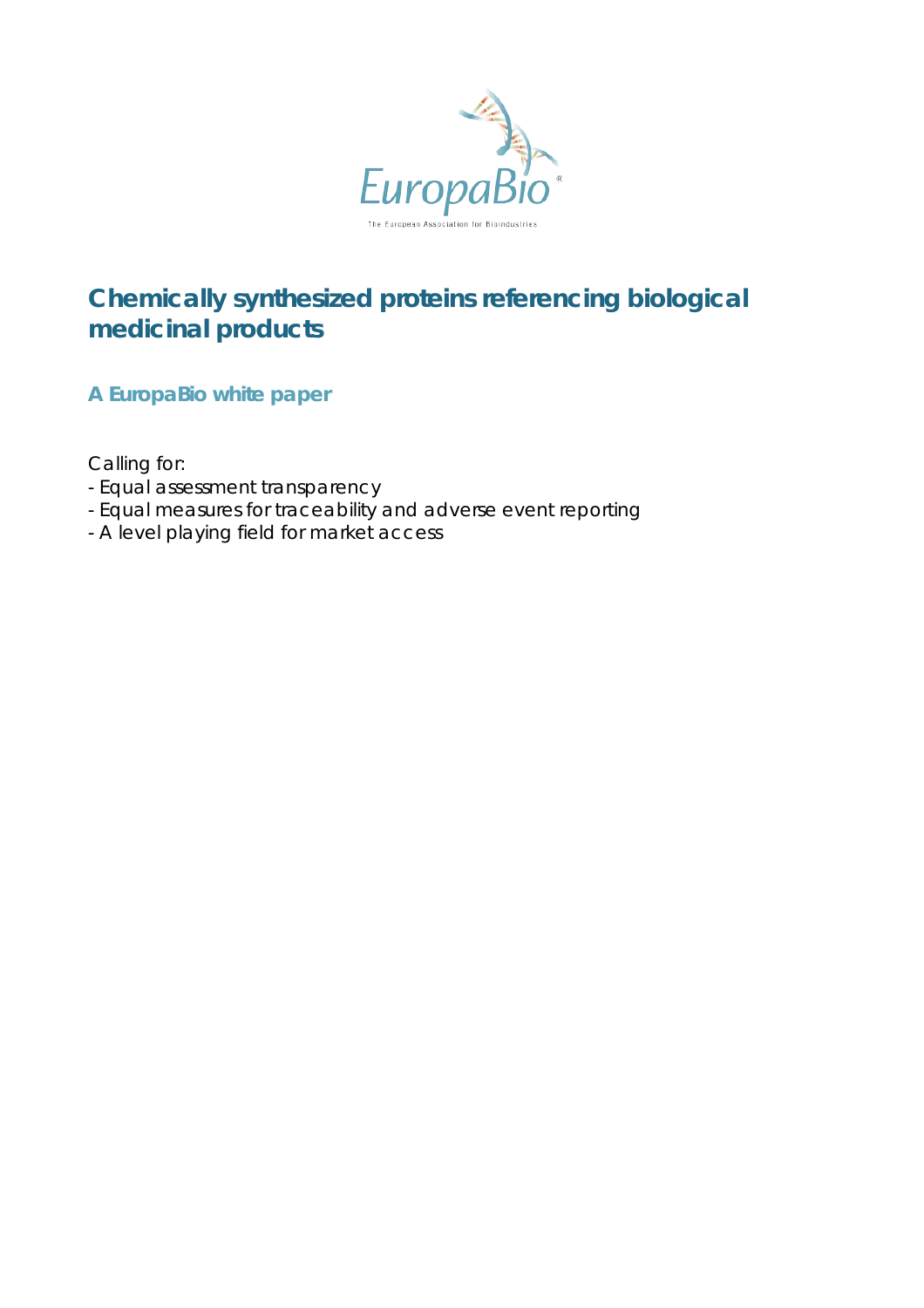# **Executive summary**

#### **The current situation**

Some proteins can be produced either by using a biological manufacturing process or through chemical synthesis.

After loss of exclusivity follow-on products could use one of the two manufacturing principles and, in EU, both chemically synthesized and biologically produced follow-ons are allowed to reference a biological originator.

EMA classifies a follow-on product as a small molecule or as a biological medicinal product<sup>[1](#page-1-0)</sup> based on its own manufacturing process, rather than that of its reference product. This classification determines the available legal basis to be used for registration. Thus, today follow-ons produced by different methods will be classified differently, as biosimilars, hybrids or generics, even though they all reference the same biological original, and all are present on the entire, or parts of the EU market, simultaneously.

## **The problem**

1

Follow-on products that have been classified differently have differing requirements for documentation, prescribing, dispensing and adverse event reporting despite referencing the same product and despite being present on the EU market simultaneously.

To address this, we suggest that all follow-on products to biological medicinal products be treated in a consistent manner following biosimilar principles for the review and registration in EU.

## **EuropaBio call for action**

EuropaBio would welcome a dialogue with the European stakeholders on the best way of ensuring equal and transparent measures for assessment, traceability, adverse event reporting, prescribing and dispensing for all follow-ons of a biologic originator.

EuropaBio would also welcome a guideline for chemically synthesized proteins.

<span id="page-1-0"></span> <sup>1</sup> A biological substance is a substance that is produced by or extracted from a biological source and that needs for its characterisation and the determination of its quality a combination of physico-chemical-biological testing, together with the production process and its control.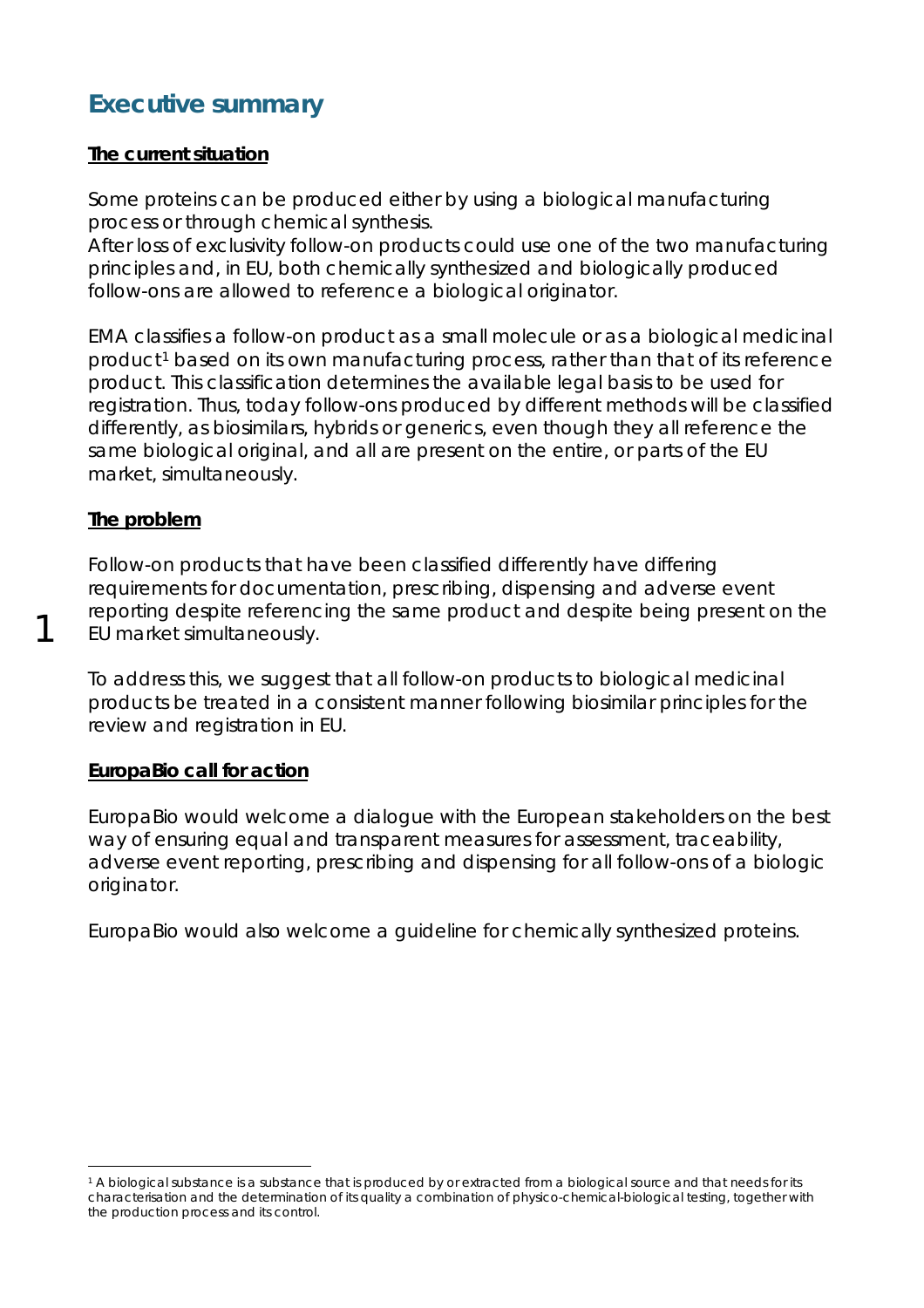# **Background**

#### **Biosimilars and generics, key differences**

Table 1 holds a summary of the generally accepted key differences between biosimilars and generics.

#### **Table 1: Summary of Key Differences Between Biosimilars and Generic Chemical Drugs[2](#page-2-0)**

| Area                                           | <b>Biosimilars</b>                                                                                                                                                                                                       | <b>Generic Chemical drugs</b>                                                                                                         |
|------------------------------------------------|--------------------------------------------------------------------------------------------------------------------------------------------------------------------------------------------------------------------------|---------------------------------------------------------------------------------------------------------------------------------------|
| Chemical structure                             | The amino acid sequence is the same, but slight differences<br>may occur in impurity profiles or post-translational<br>modifications as long as there is no clinically meaningful<br>difference to the reference product | The active drug is chemically identical<br>to the reference product                                                                   |
| Analytical<br>characterization                 | Current techniques cannot predict if any differences detected<br>are potentially immunogenic.                                                                                                                            | Current techniques are available to<br>ensure that the active drug in the<br>generic product is identical to the<br>reference product |
| Manufacturing<br>complexity                    | Very complex; produced in living cells and involves several<br>stages of purification, production, and validation of the final<br>product                                                                                | Relatively<br>simple;<br>organic<br>uses<br>medicinal chemistry reactions                                                             |
| Impact of a change in<br>manufacturing process | As with all biologics including the reference medicine, small<br>changes in process may alter the final structure and function<br>of the protein                                                                         | Likely to be negligible because the end<br>product is identical                                                                       |

In view of these differences, the biosimilar route was instigated, because biologics cannot be copied in the same manner as small molecules due to the impact of the manufacturing process on the end product. While small molecule generics are considered to be the same as their reference drug, biosimilars are considered versions of the active substance of the original biological medicinal product that they reference.

<span id="page-2-0"></span> <sup>2</sup> Lee Ventola C. Biosimilars Part 1: Proposed Regulatory Criteria for FDA Approval. Pharmacy & Therapeutics 2013;38(5):270- 274, 277, 287.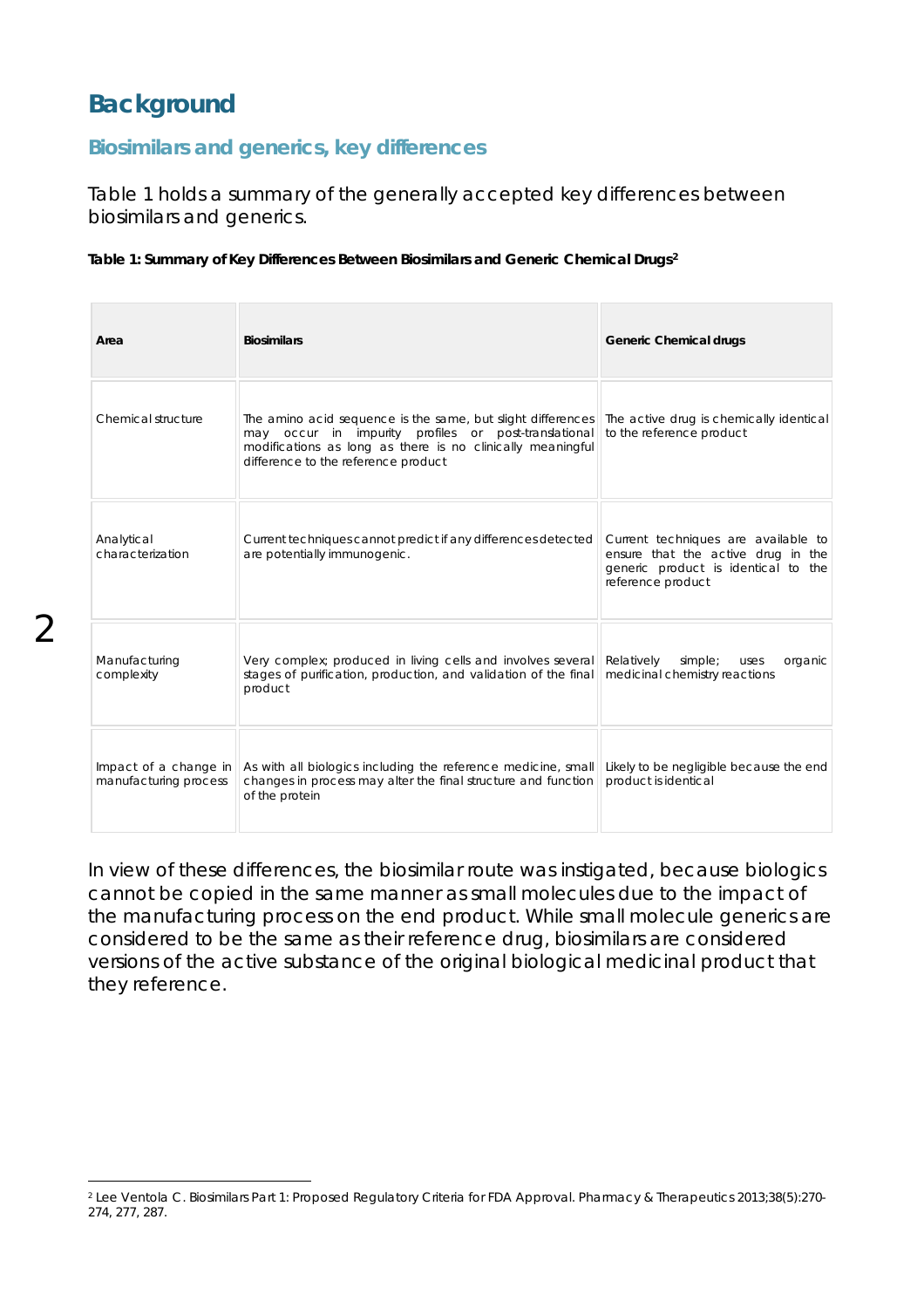# **EU regulatory pathways for follow-on products**

|                                   | Legal basis     | File type   | Reference<br>allowed         | Open to                            |
|-----------------------------------|-----------------|-------------|------------------------------|------------------------------------|
| Full application                  | Article $8(3)$  | Full        | To literature                | Chemical entities and<br>biologics |
| Generic<br>application            | Article 10(1)   | Abbreviated | reference<br>Tο<br>drug file | Chemical entities <sup>3</sup>     |
| <b>Hybrid</b><br>application      | Article 10(3)   | Abbreviated | reference<br>Τo<br>drug file | Chemical entities <sup>4</sup>     |
| Similar biological<br>application | Article $10(4)$ | Abbreviated | reference<br>TΟ<br>drug file | <b>Biologics only</b>              |

**Table 2 Outline of the paths applicable for follow-on molecules.** 

The generic route, article 10(1), allows for maximum abbreviation. According to minutes from the CMDh Coordination Group for Mutual Recognition and Decentralised Procedures, this route is not precluded for synthetic follow-on versions of biologics.[5.](#page-3-2) In contrast, the biosimilar route, article 10(4), is only available for biological medicinal products due to paragraph wording<sup>[6](#page-3-3)</sup>. Article 10(3), hybrid was designed for chemical entities where abbreviation is allowed, but where the data demands of the generic route are insufficient.

The centralised procedure is mandatory for all biologics, including biosimilars, and for new chemical entities in some indications. A chemical entity that references a drug approved by the centralised procedure has automatic access to the centralised procedure, but falls outside the mandatory scope and is therefore not obliged to use it.

#### **The teriparatide example**

Teriparatide (marketed as Forsteo® in the EU) was granted marketing authorisation in the EU in 2003. Teriparatide, rhPTH(1-34), produced in *E. coli*, using recombinant DNA technology, is identical to the 34 N-terminal amino acid sequence of endogenous human parathyroid hormone. Forsteo is registered in the EU as a biological product. Through correspondence with BfARM and CMDh, it became apparent that the decentralised hybrid application had been accepted and was under review. In October 2015, CMDh confirmed that a generic/hybrid application could be submitted for a synthetically produced follow-on teriparatide product. The product was approved in Germany and several other concerned member states in late 2016 and early 2017.

<span id="page-3-0"></span><sup>&</sup>lt;sup>3</sup> Although the generic route is not explicitly precluded for biologics, the criteria for demonstrating "sameness" are stringent and thus this is not currently a practical route for most biological products.

<span id="page-3-1"></span><sup>4</sup> Although the hybrid route is not explicitly precluded for biologics, in practice a biosimilar not fulfilling generic criteria would follow the biosimilar route instead.

<span id="page-3-2"></span><sup>5</sup> "Some MSs [Member States] preferred to get these applications under Art. 10(3), but it was agreed that Art. 10(1) applications also have to be accepted and should not be invalidated." CMDh, Coordination Group for Mutual Recognition and Decentralised Procedures – Human, Minutes from the meeting on 22-24 June 2015, *available at* [http://www.hma.eu/fileadmin/dateien/Human\\_Medicines/CMD\\_h\\_/Agendas\\_and\\_Minutes/Minutes/2015\\_06\\_CMDh\\_Minute](http://www.hma.eu/fileadmin/dateien/Human_Medicines/CMD_h_/Agendas_and_Minutes/Minutes/2015_06_CMDh_Minutes.pdf)

<span id="page-3-3"></span>s.pdf.<br>6 "Where a biological medicinal product which is similar to a reference biological product does not meet the conditions in *the definition of generic medicinal products,*…"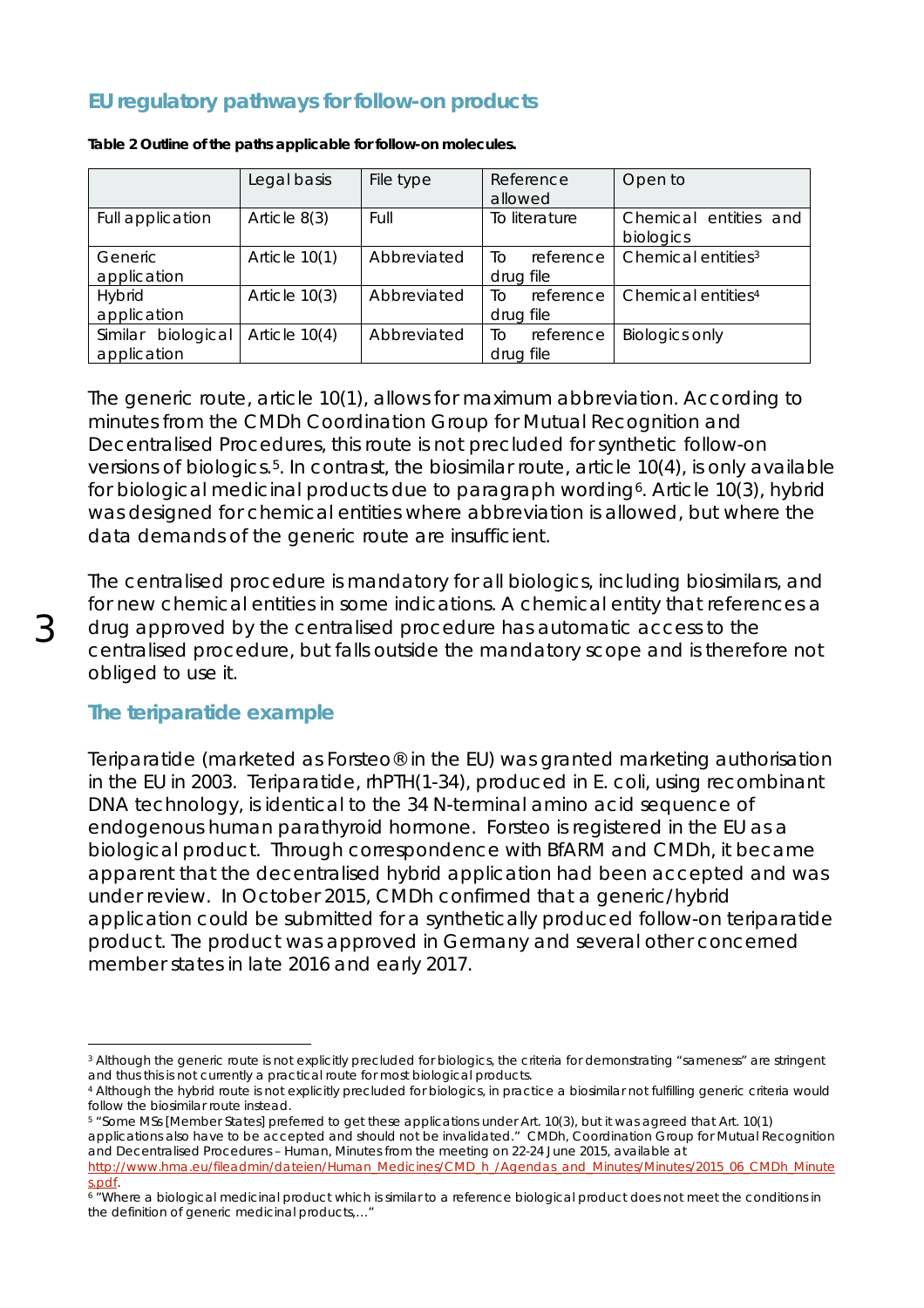Meanwhile, other manufacturers had applied through the centralised biosimilar pathway for marketing authorisation for biosimilar versions of teriparatide. The table below represents the differences between the generic and biosimilar application assessment reports.

| <b>Assessment report</b> | Terrosa/Movymia (biosimilar,<br>centralised procedure)                                                                              | Teriparatide-<br>Ratiopharm/Teva<br>(hybrid, decentralised<br>procedure) |  |  |
|--------------------------|-------------------------------------------------------------------------------------------------------------------------------------|--------------------------------------------------------------------------|--|--|
| Number of pages          | 47                                                                                                                                  | $9/16*$                                                                  |  |  |
| Hybrid criteria          | Not applicable                                                                                                                      | Not addressed                                                            |  |  |
| Clinical program         | BE in 54 HV, not all parameters<br>included unity (slightly lower)                                                                  | BE in 72 HV, not all parameters<br>included unity (slightly higher)      |  |  |
| Immunogenicity           | Not done-raised as an issue<br>solved by offering data from 1<br>year comparative efficacy<br>safety study post-<br>and<br>approval | Not done-not considered an<br>issue                                      |  |  |
| Risk management          | Missing info, immunogenicity                                                                                                        | Missing info, none                                                       |  |  |

|  |  |  |  |  |  | Table 3 Assessment reports for teriparatide follow-ons in EU |  |  |  |
|--|--|--|--|--|--|--------------------------------------------------------------|--|--|--|
|--|--|--|--|--|--|--------------------------------------------------------------|--|--|--|

\* Revised version published later.

# **Similarity vs sameness**

**Problem statements**

Ensuring patient safety should be a main consideration when devising the requirements of the abbreviated routes. EMA allows both chemically synthesized and biologically produced follow-ons to reference a biological originator. A synthetically derived protein referencing an original biological medicinal product does not share the same manufacturing platform with the reference product, yet in the present system it can be treated as a generic.

Because a generic relies on the proven safety and efficacy of the reference medicinal product, clinical study data on safety and efficacy are not required. However, reliance on the findings of safety and efficacy for a reference medicinal product are predicated on the applicant being able to demonstrate that the generic product is bioequivalent and has the same active ingredient.

The difficulties in showing sameness for a biological medicinal product led to development of the biosimilar route. Article 10(4) notes that difficulties may be due in particular to differences relating to raw materials or in manufacturing processes. A synthetic follow-on of a biological medicinal product will have source and manufacturing differences. New impurities will originate from differences in the raw materials and from the manufacturing process.

For example, if a synthetically derived follow-on is manufactured through solid phase synthesis, with each amino acid synthesis step, there is the potential for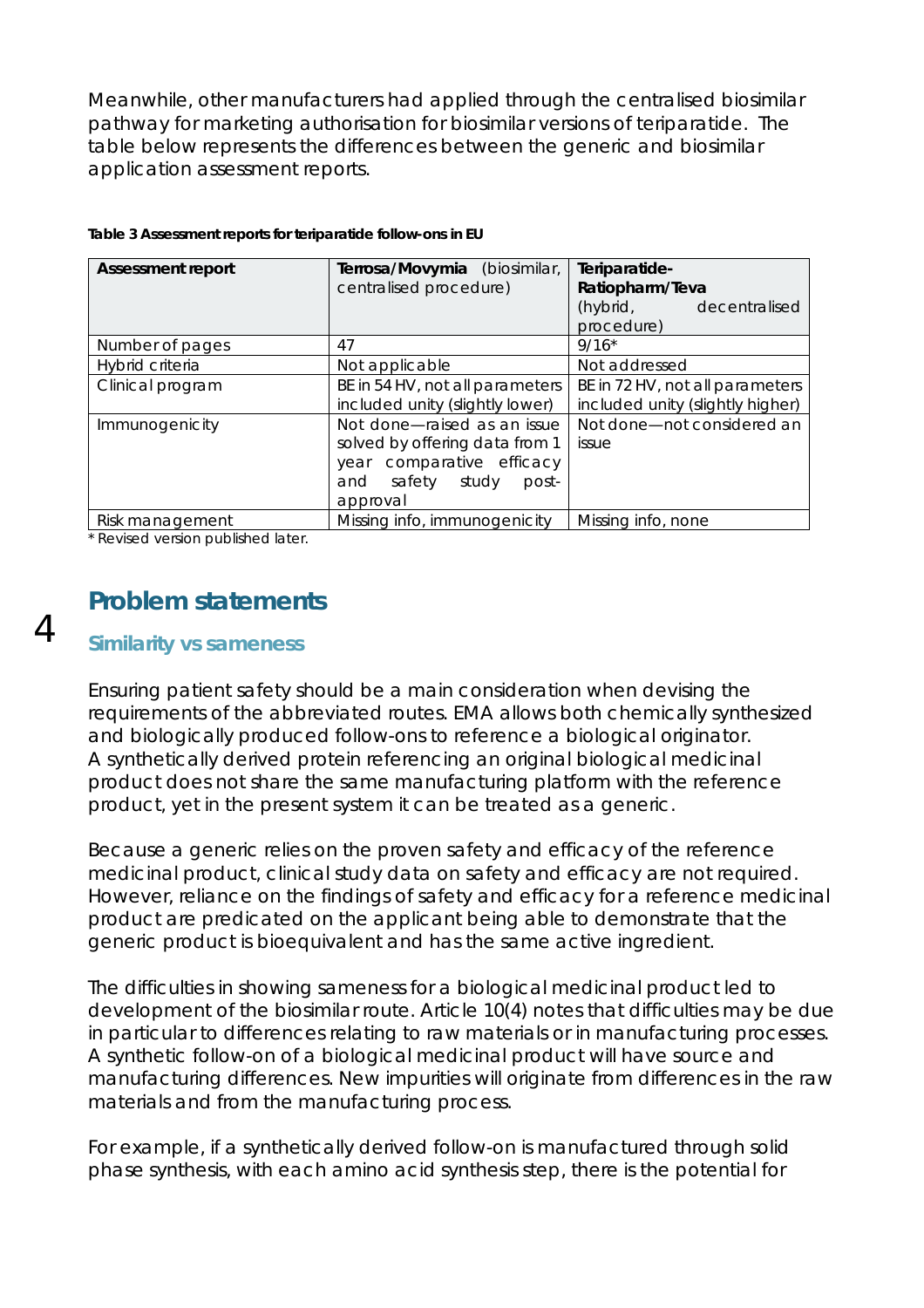product related impurities, including deletion contaminants, addition contaminants, racemic mixtures, and other impurities.[7](#page-5-0)

Since a chemically synthesized protein that uses a biological medicinal product as its reference product is not the same active substance, they should not be considered generics, but rather similar.

Hence, comparability should be established as for a biosimilar, regardless of the legal pathway.

The main concern regarding new impurities in proteins and polypeptides is whether they could be immunogenic. The impurity profile of the reference drug has been clinically qualified, but a generic application does not require enough clinical exposure to ensure the clinical qualification of new impurities present in the follow-on medicinal product.

Impurities in proteins and polypeptides can lead to immunogenicity related reactions even when present in very low levels. No generalised safety threshold has been defined under which the presence of a new impurity can be ignored.

For follow-ons where comparative analyses of impurities reveal the presence of even small amounts of different, unqualified impurities than those present in the reference medicinal product, additional analyses, as well as controlled clinical qualification, should be required to assess whether the observed impurities could result in immunogenicity reactions, loss of efficacy, safety issues or other adverse patient health consequences.

# **Consistency of review**

Patient safety depends on assessment quality. While the approval standard in EU is the same regardless of procedure, the teriparatide case shows that the level of transparency is not equivalent between centralized and decentralized procedure. Such imbalances may undermine the faith in the level of scrutiny. In the teriparatide case it is e.g. not possible to determine from public records the factual causes for the different assessment of immunogenicity risk between the biosimilar and the hybrid application.

## **The value of a level playing field for market access**

Pharmaceutical policies for the off-patent market for small molecule generics traditionally included a variety of measures related to pharmacy-level substitution, pricing, reimbursement, market entry and expenditure controls but also measures targeting distributors, physicians and patients. These policies have in common to assume that products are interchangeable. It was shown in an EBE survey performed in 2011 that most of EU countries apply a policy of generic price

<span id="page-5-0"></span> <sup>7</sup> See, e.g., Novo Nordisk, Citizen Petition, *available at* <https://www.regulations.gov/document?D=FDA-2017-P-6029-0001> (October 2, 2017); Eli Lilly and Company, Citizen Petition, *available at* [https://www.regulations.gov/document?D=FDA-2016-](https://www.regulations.gov/document?D=FDA-2016-P-2515-0001) [P-2515-0001](https://www.regulations.gov/document?D=FDA-2016-P-2515-0001) (August 18, 2016).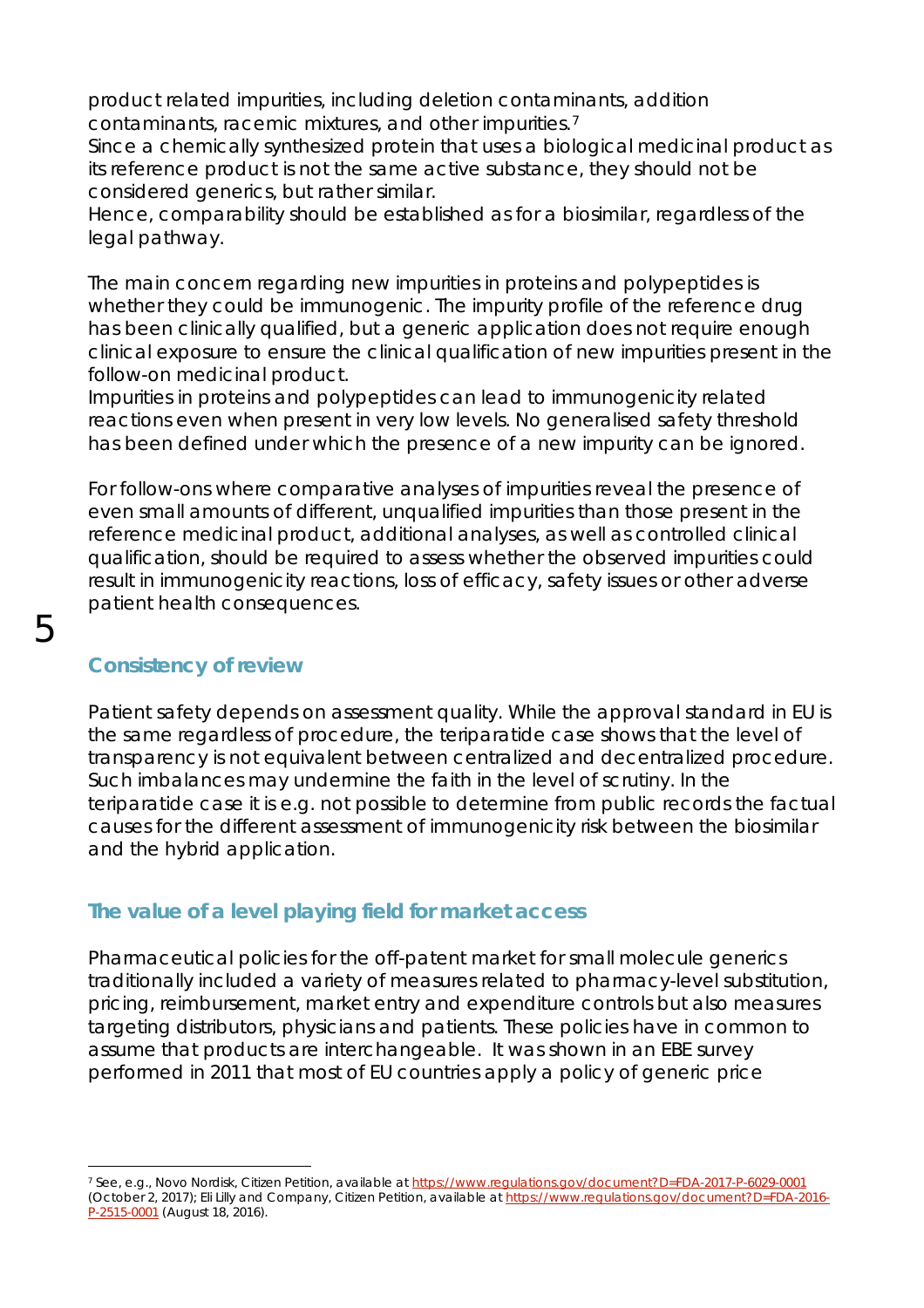linkage.[8](#page-6-0) 23 countries surveyed use generics substitution; while 24 countries use international non-proprietary name (INN) prescribing.

The second EBE policy survey performed in 2016 on biosimilars showed that a large majority of the countries in Europe have specific policies in place reflecting the different nature of biological medicines compared with small-molecule medicines.<sup>[9](#page-6-1)</sup> In nearly all of the countries and policy areas the treatment decision remains with the physician. Most Member States 26 (81%) surveyed do not allow automatic substitution. Pharmacy-level substitution of biosimilars can be done in Czech Republic, Estonia, Latvia, Poland and Serbia. The majority of countries surveyed, which practice internal reference pricing (IRP), exclude biologicals.

For hybrids, most countries seem to apply a case-by-case approach to pharmacy substitution.

In a situation where there are biosimilars, hybrids and generics referencing the same biological originator, there is a risk that medicinal products are treated differently, based on the regulatory pathway rather than the science motivating the current policies for biologics. This may lead to an uneven playing field for similar products as well as confusion among prescribers, pharmacists and patients.

## **Pharmacovigilance**

6

Rules related to post-marketing pharmacovigilance differ between generics and biosimilars. The black triangle is applied to new active substances and biological medicinal products. Hence, any medicinal product classified as a biosimilar will be marked with the black triangle and be subject to additional monitoring for the first 5 years, or until the PRAC decides to remove it from the list. Generics and hybrids are not in scope for the automatic black triangle/additional monitoring. However, it is possible for PRAC to advise that a product should be added to the list.

In 2012 the European Commission issued a directive (2012/52/EU) intended to facilitate the recognition of prescriptions issued in another Member State. The Directive states that the INN or common name should be used, except for biological medicinal products where the brand name should be used to ensure clear identification.

In line with this, the EU rules on pharmacovigilance requires that suspected adverse reactions relating to biological medicinal products includes the trade name and the batch number of the product, and mandatory follow-up measures are described in GVP module VI to gain this information, where possible. No similar measures are prescribed for chemical entities, even if their approval rested on reference to a biological medicinal product.

In a situation where there are biosimilars, hybrids and generics referencing the same biological originator, it is important that traceability is maintained for all

<span id="page-6-0"></span><sup>&</sup>lt;sup>8</sup> Vogler S. The impact of pharmaceutical pricing and reimbursement policies on generics uptake: implementation of policy options on generics in 29 European countries — an overview. GaBI J 2012;1(2):93-100.

<span id="page-6-1"></span><sup>9</sup> Roediger A, Freischem B, Reiland J-B*.* What pricing and reimbursement policies to use for off-patent biologicals in Europe? – results from the second EBE biological medicines policy survey. GaBI J 2017;6(2):61-78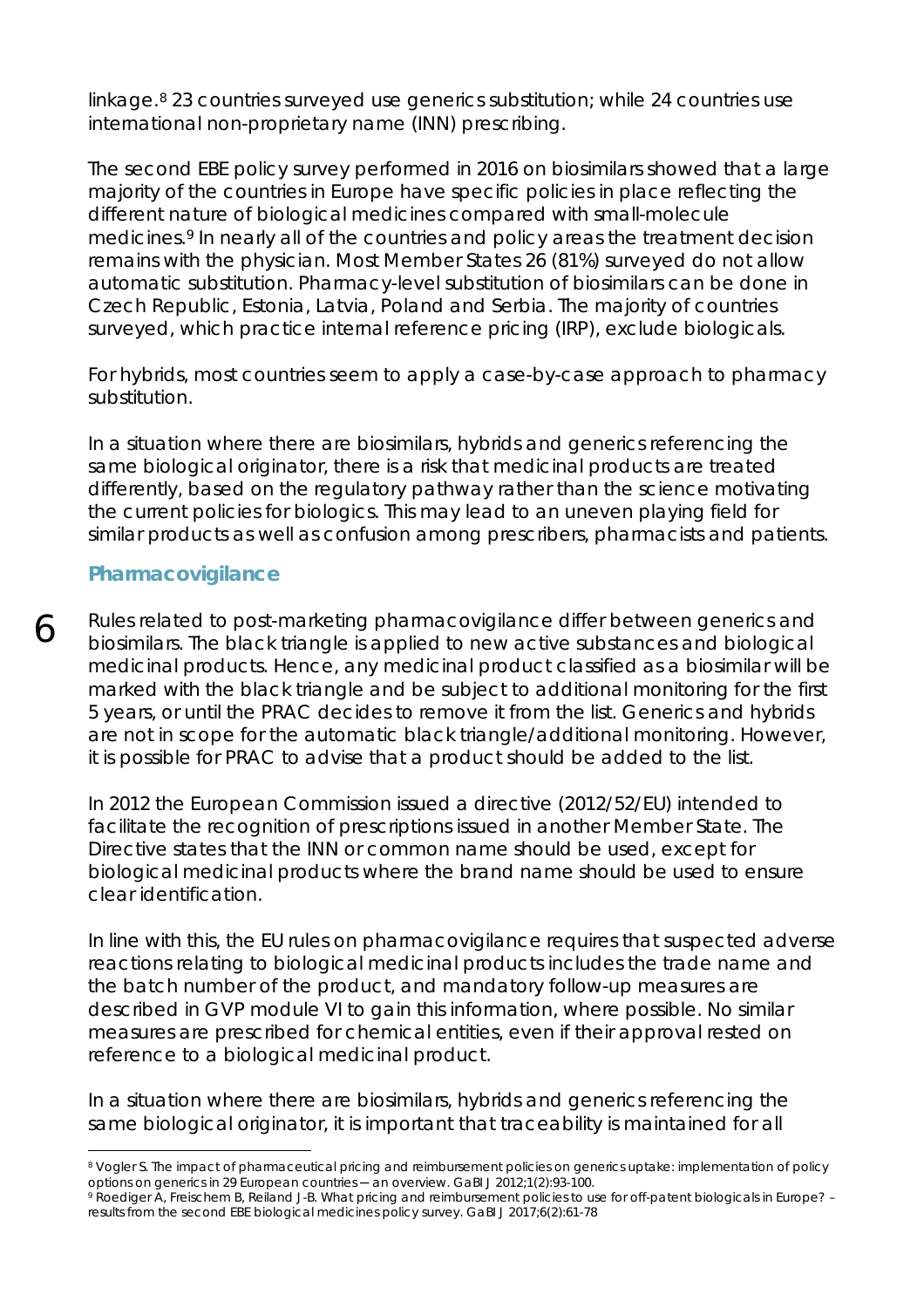follow-on molecules, as well as for the originator, regardless of legal pathway, otherwise there is a risk that all adverse events are assigned to one of the products only with very limited possibility to analyse underlying product related causes.

#### **International aspects**

7

EMA was the first authority to issue comprehensive guidelines on biosimilarity and have been a thought leader in this field ever since. Other authorities are therefore likely to look to EMA for guidance on what the acceptable standards for approvals should be for follow-ons referencing biological medicinal products. As a stringent regulatory authority, EMA possesses the necessary expertise to do qualified case by case assessments. While the expertise on biologics in regulatory agencies not defined as stringent is improving, there is still a gap between guidelines and implementation in many countries. Permitting synthetic follow-ons as generic applications without publicly addressing the consideration where this is not appropriate could result in a situation similar to that addressed in the WHO 'Guidance on scientific principles for regulatory risk assessment of biotherapeutic products', i.e. where products become licensed using a pathway which does not follow globally agreed and relevant regulatory expectations and for which there may be concerns of safety and efficacy.

In October 2017, FDA published draft guidance<sup>[10](#page-7-0)</sup> on their views of the requirements for allowing a generic type of application for synthetic follow-on molecules for five specific polypeptide originators composed of 40 or fewer amino acids, showing that the scientific aspects of such an approach is not without hurdles requiring consideration. The Draft Guidance provides a limit for new peptide-related impurities in the proposed generic product, beyond which FDA would not accept a generic application. Of note, in the US these five products are not considered biological products, but are regulated as drugs. This is in contrast to the EU where these peptide products are regulated as "biological products", and therefore the US approach cannot be adopted 'as is' in the EU.

# **EuropaBio's position & asks**

A chemically synthesized protein that uses a biological medicinal product as its reference product is not the same active substance as the reference product. Because the products do not have the same active substance, they should not be considered generics or substitutable, but rather similar.

If a chemically synthesized protein uses a biological medicinal product as their reference product, comparability should be established as for a biosimilar.

<span id="page-7-0"></span> <sup>10</sup> FDA, "ANDAs for Certain Highly Purified Synthetic Peptide Drug Products That Refer to Listed Drugs of rDNA Origin,", *available at*

<https://www.fda.gov/downloads/Drugs/GuidanceComplianceRegulatoryInformation/Guidances/UCM578365.pdf> (October 2017).